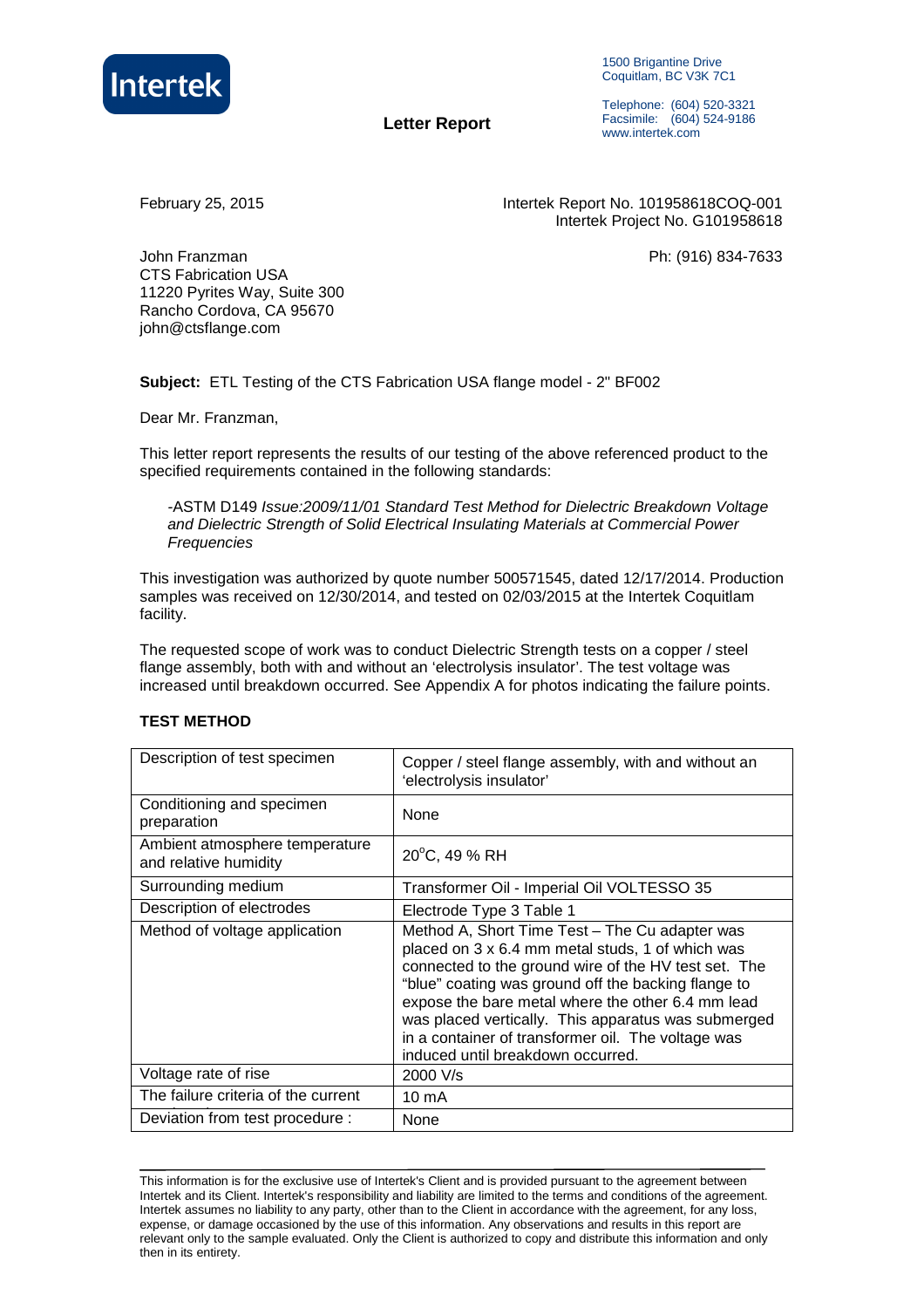

### **TEST RESULTS**

| <b>SPECIMEN</b>           | <b>Dielectric Breakdown</b><br>Voltage (kV) | Time to trip<br>(Sec) | <b>Location of failure</b>        |
|---------------------------|---------------------------------------------|-----------------------|-----------------------------------|
| $-001$<br>(Non-insulated) | 4                                           | 2.5                   | *Edge of flange (photo 1)         |
| $-002$<br>(Insulated)     | 20                                          | 10                    | **Edge of flange (photo 2<br>& 3) |
|                           |                                             |                       |                                   |

If there are any questions regarding the results contained in this report, or any of the other services offered by Intertek, please do not hesitate to contact your dedicated Intertek Project Manager.

| Completed by: | <b>Paul Saunier</b>     | Reviewed by: | Jeff Edwards     |
|---------------|-------------------------|--------------|------------------|
| Title:        | <b>Project Engineer</b> | Title:       | Reviewer         |
| Signature:    |                         | Signature    | 2015<br>February |
| Date          | February 25, 2015       | Date:        | 25-Feb-2015      |

Please note: this Letter Report does not represent authorization for the use of any Intertek certification marks.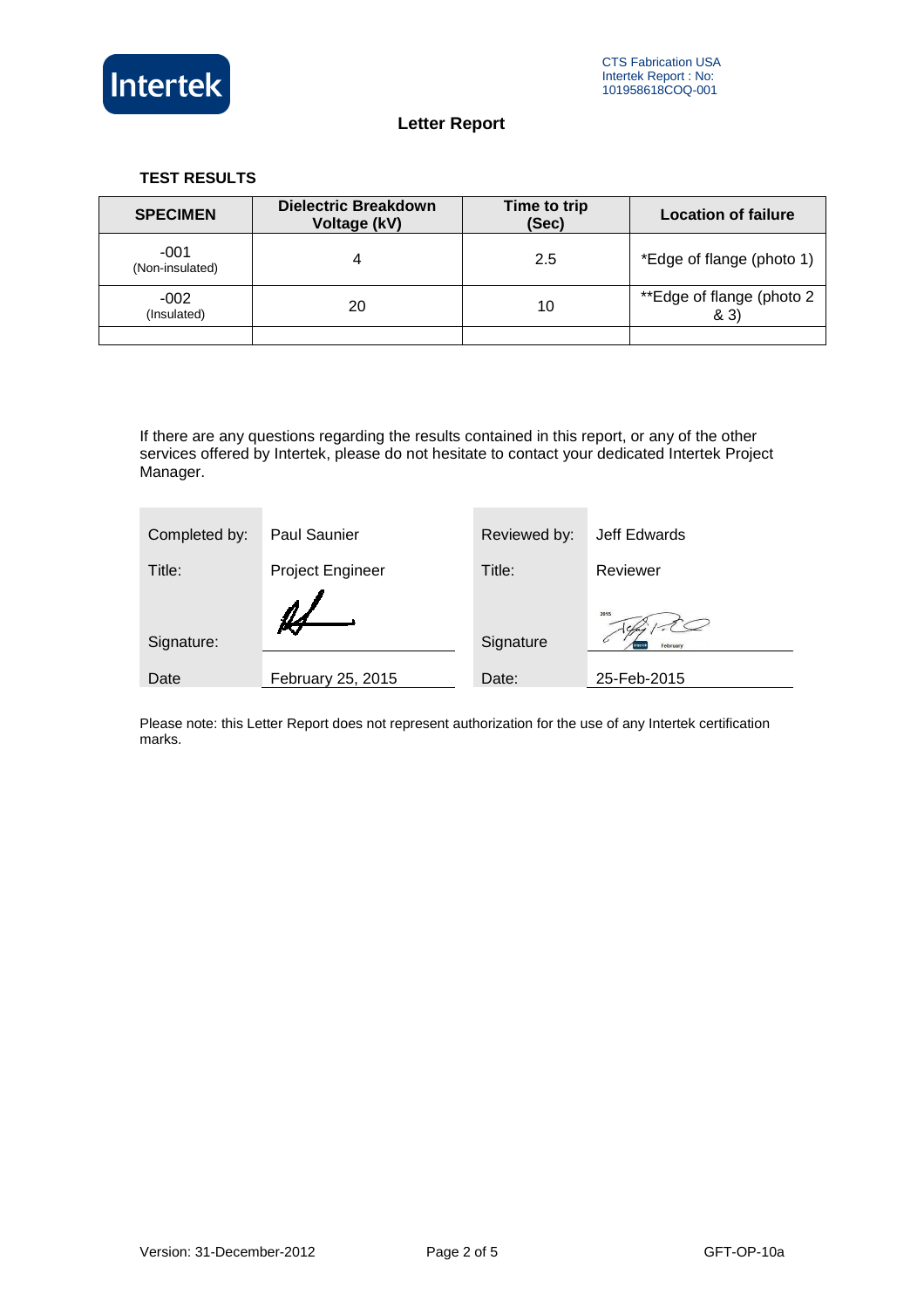

# **APPENDIX A PHOTOS**

## **Photo 1**



Without 'electrolysis insulator'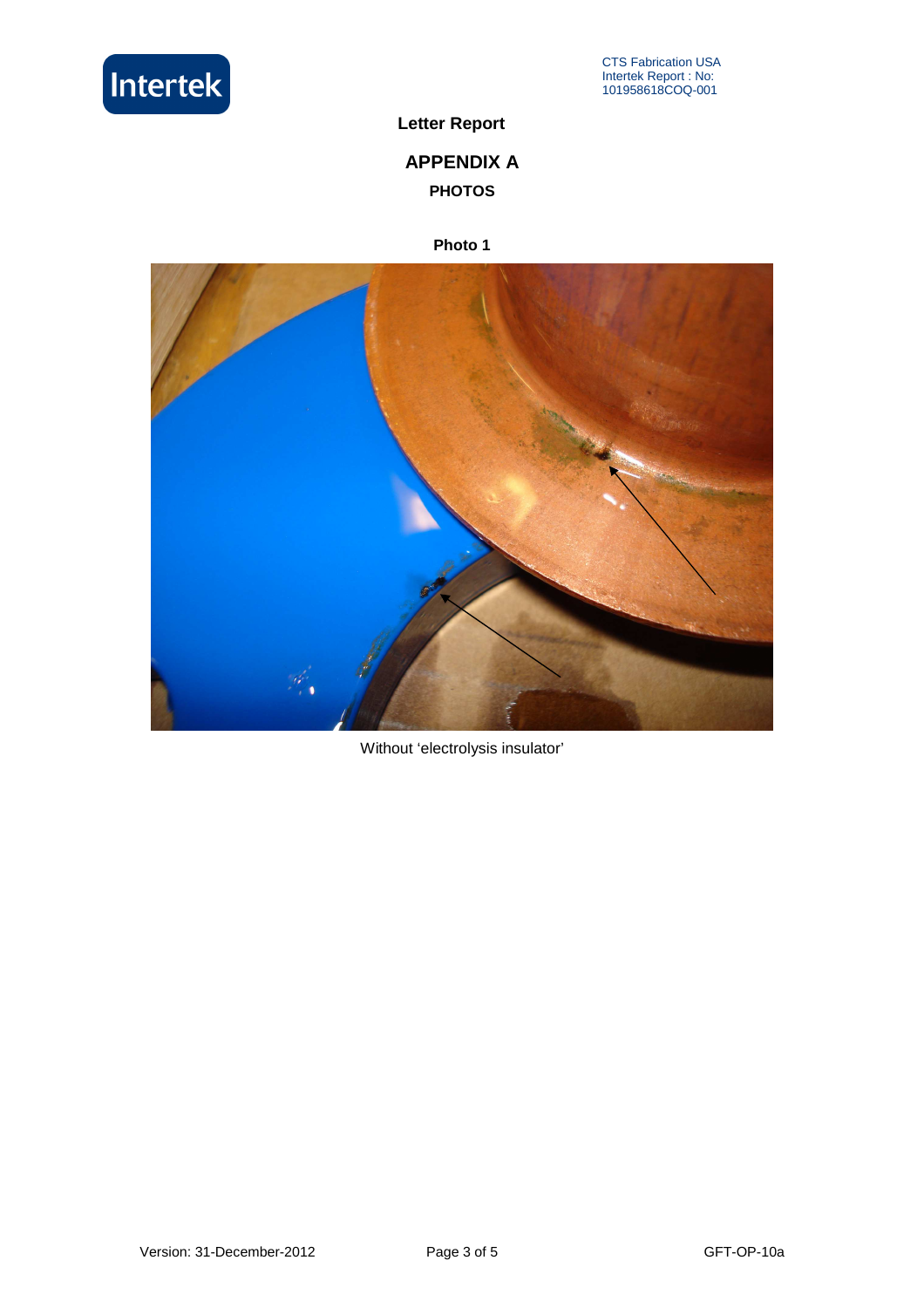

**Photo 2** 



With 'electrolysis insulator'